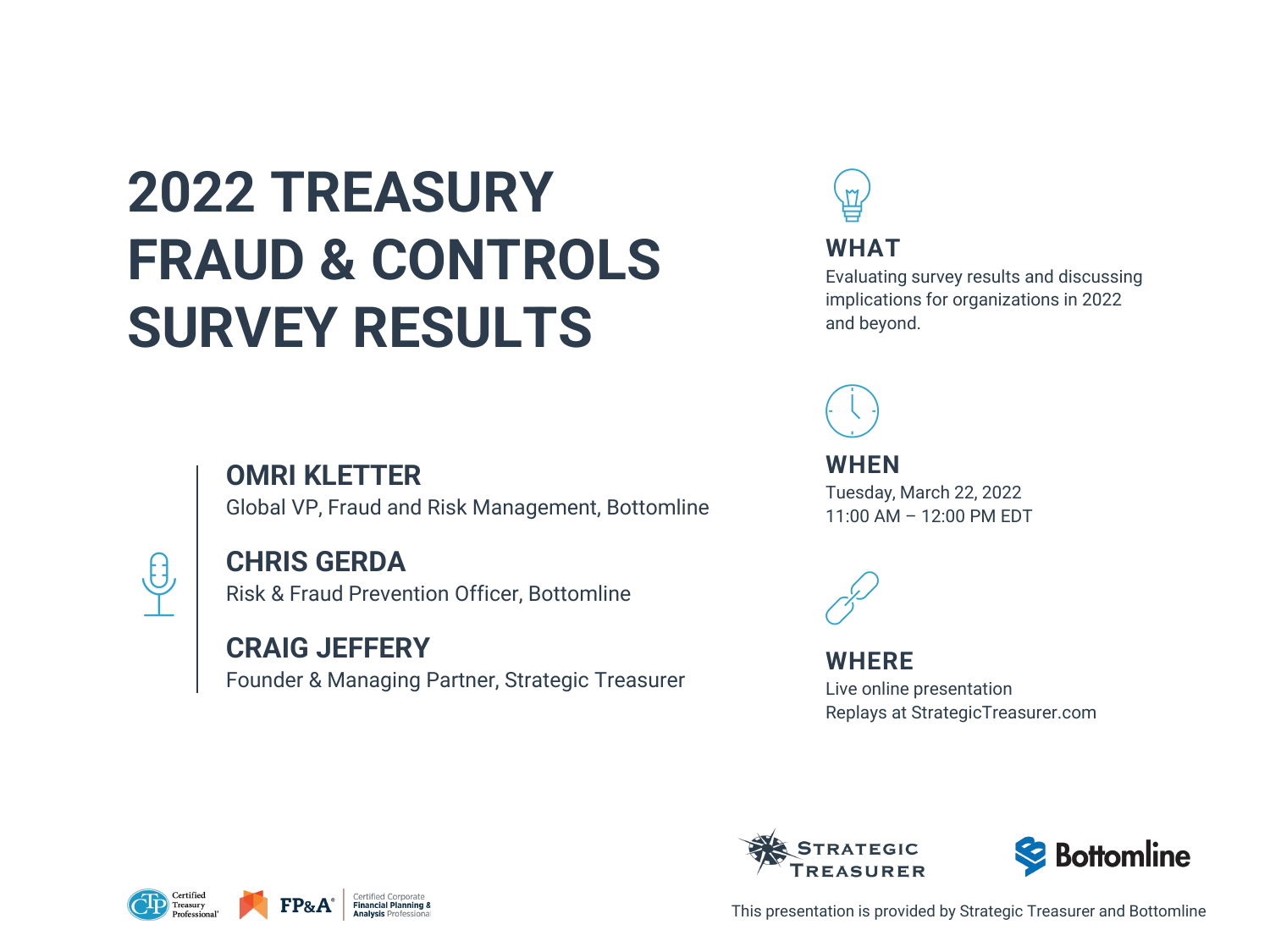

# **ABOUT THE SPEAKERS** GET TO KNOW TODAY'S SUBJECT MATTER EXPERTS



### **CRAIG JEFFERY**

Craig Jeffery formed Strategic Treasurer in 2004 to provide corporate, educational and government entities direct access to comprehensive and current assistance with their treasury and financial process needs.

His 30+ years of financial and treasury experience as a practitioner and as a consultant have uniquely qualified him to help organizations craft realistic goals and achieve significant benefits quickly.

### **OMRI KLETTER**

Prior to joining Bottomline, Omri was responsible for managing the fraud and authentication solutions in the EMEA region for NICE Actimize. Omri began his career in Israel's elite technological intelligence army unit, where he served as the Head of the Global Counter-Terrorism section.



### **CHRIS GERDA**

Chris Gerda is responsible for the overall anti-fraud strategy and technology initiatives that protect Bottomline's Paymode-X payment network. With 14+ years of experience, Chris has investigated and managed a wide variety of financial crimes, strives to build and strengthen organizational cultures of compliance, and focuses on hardening and developing detection and prevention technology.



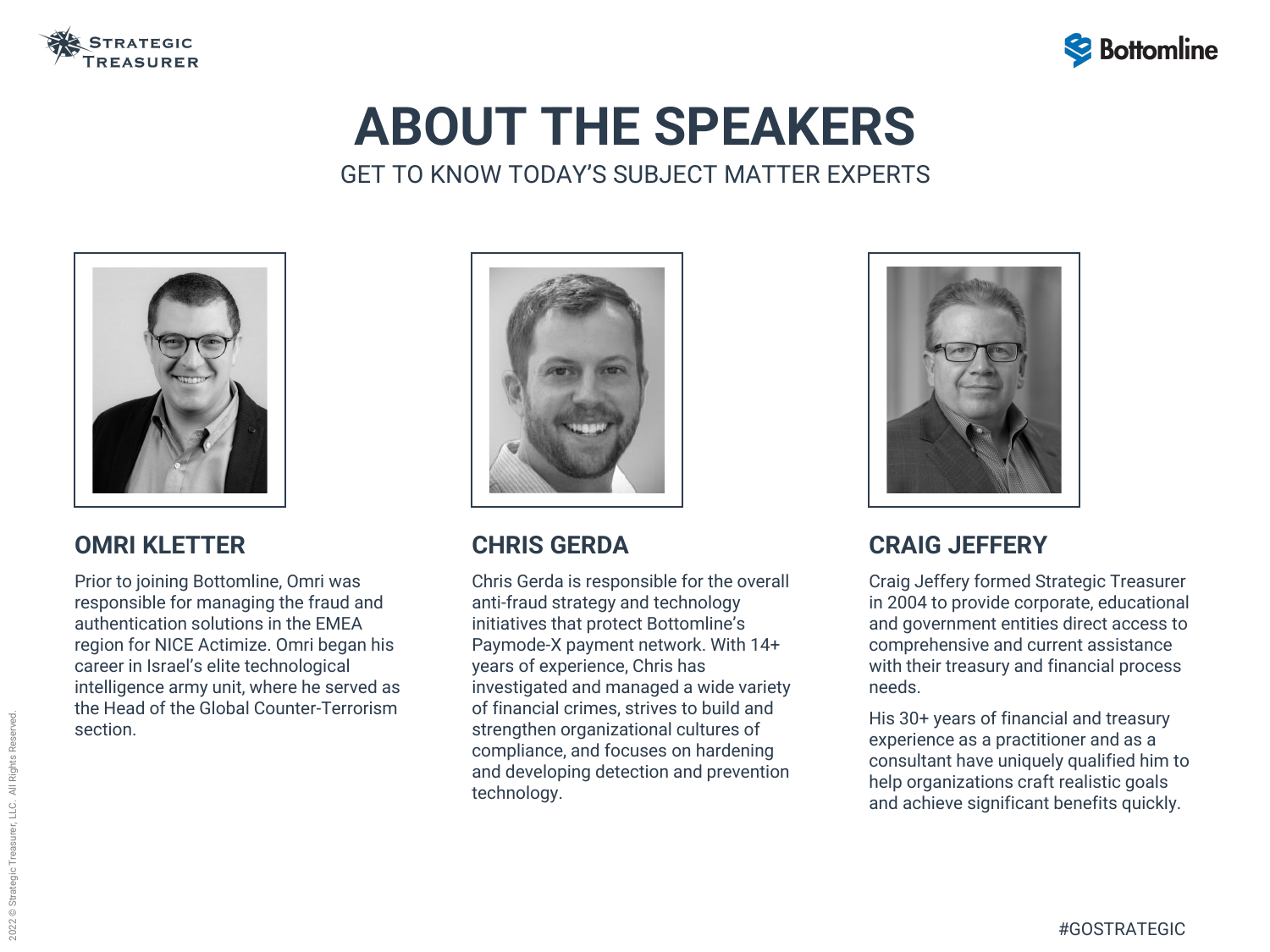### **ABOUT THE SURVEY**

KEY POINTS OF INTEREST



### **RESPONSE**

SPENDING ON FRAUD PREVENTION





#### **SECURITY METHODS**

VARIETY OF APPROACHES





# **TOPICS OF DISCUSSION**

KEY AREAS OF FOCUS & ANALYSIS

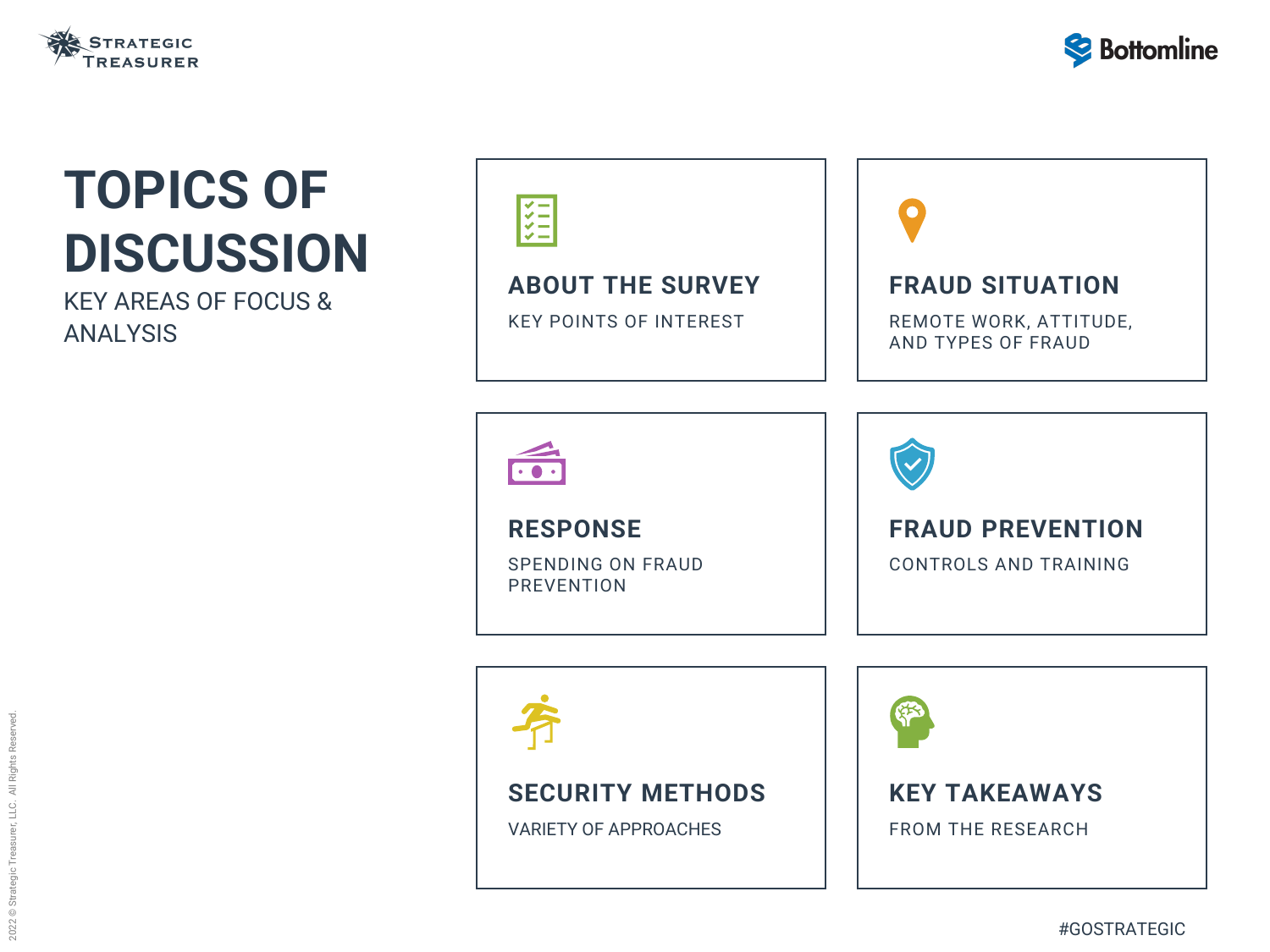



#### **Overwhelming Majority Have a Treasury Fraud and Controls Framework**



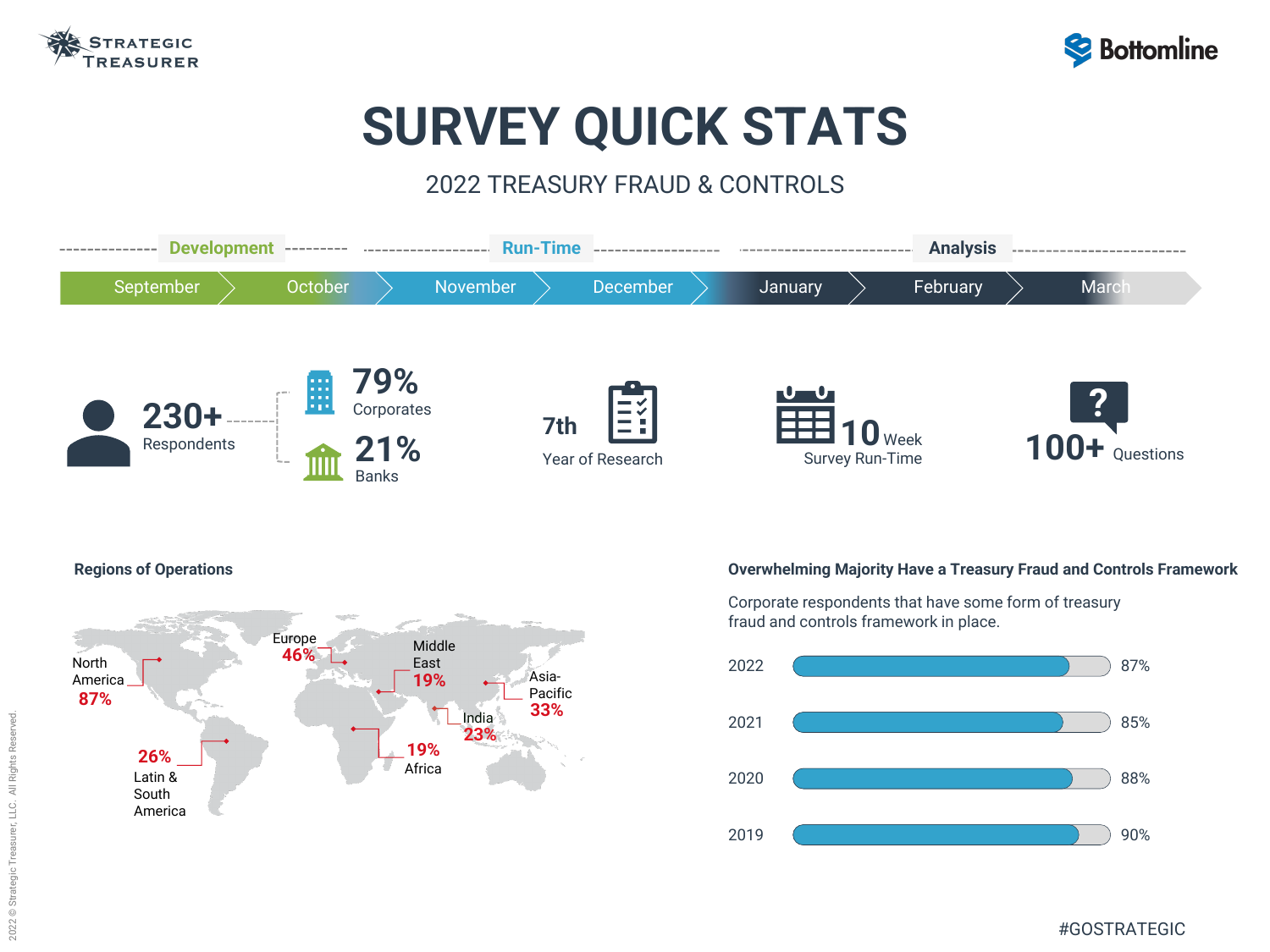

## **ESCALATING FRAUD** FOUR-YEAR CONTINUED TREND FOR SIGNIFICANTLY INCREASED FRAUD

Corporate: *In the past year, I think that the threat-level of fraud has:*





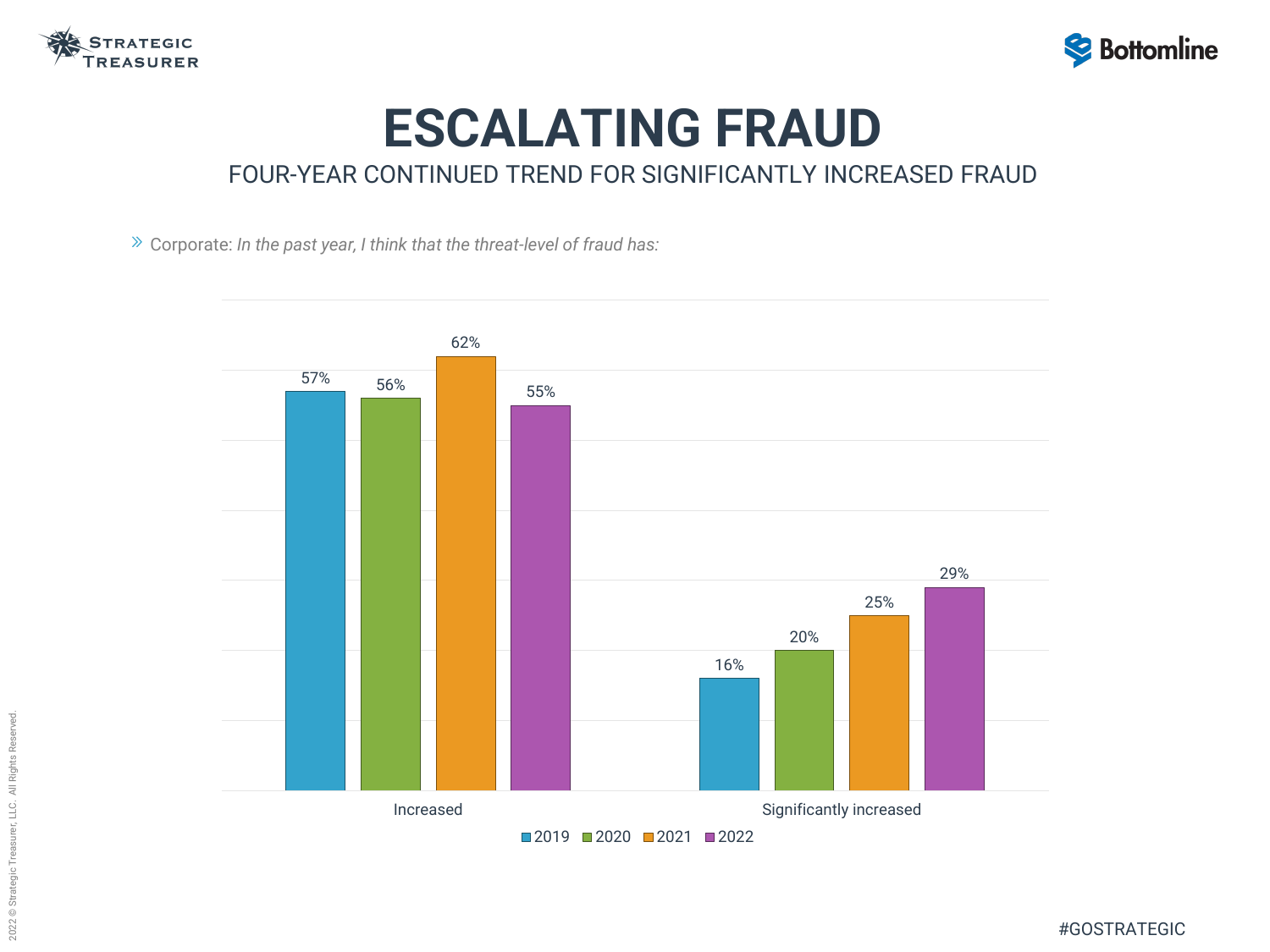



### **SENTIMENT** CORPORATES ARE FEELING BETTER ABOUT THEIR POSTURE TOWARD FRAUD

Corporate: *With regard to the threat level associated with fraud and considering our current security posture, we are in a(n) \_\_\_\_\_\_\_\_\_\_\_ position as compared to last year.*



#### **Better or Significantly Better**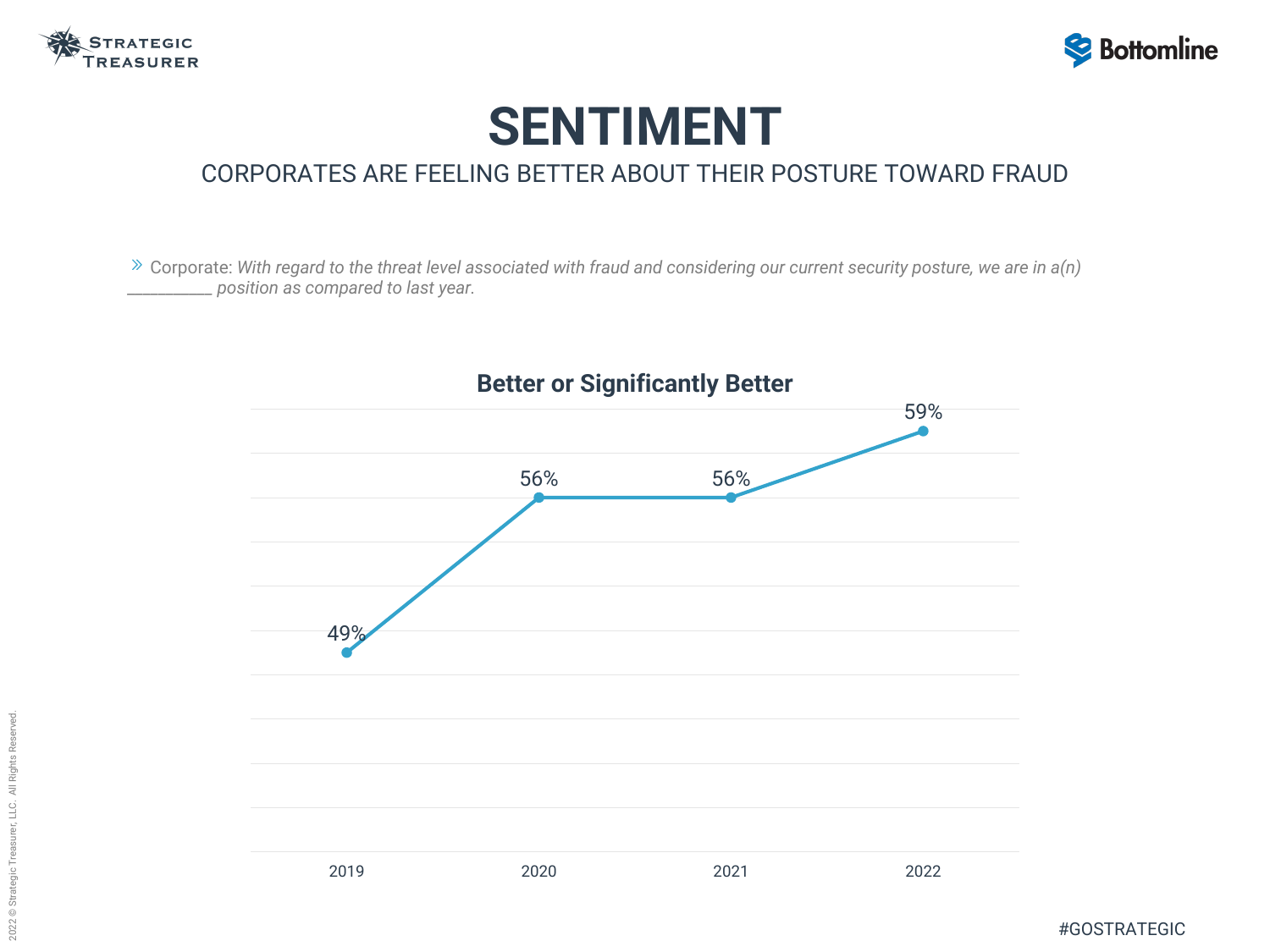





## **REMOTE WORK** HAS INCREASED FRAUD EXPOSURE

*With a deeper reliance on remote work, what type of risk exposure has increased?*





**Business email compromise (BEC) was #1 response for both corporates and banks.**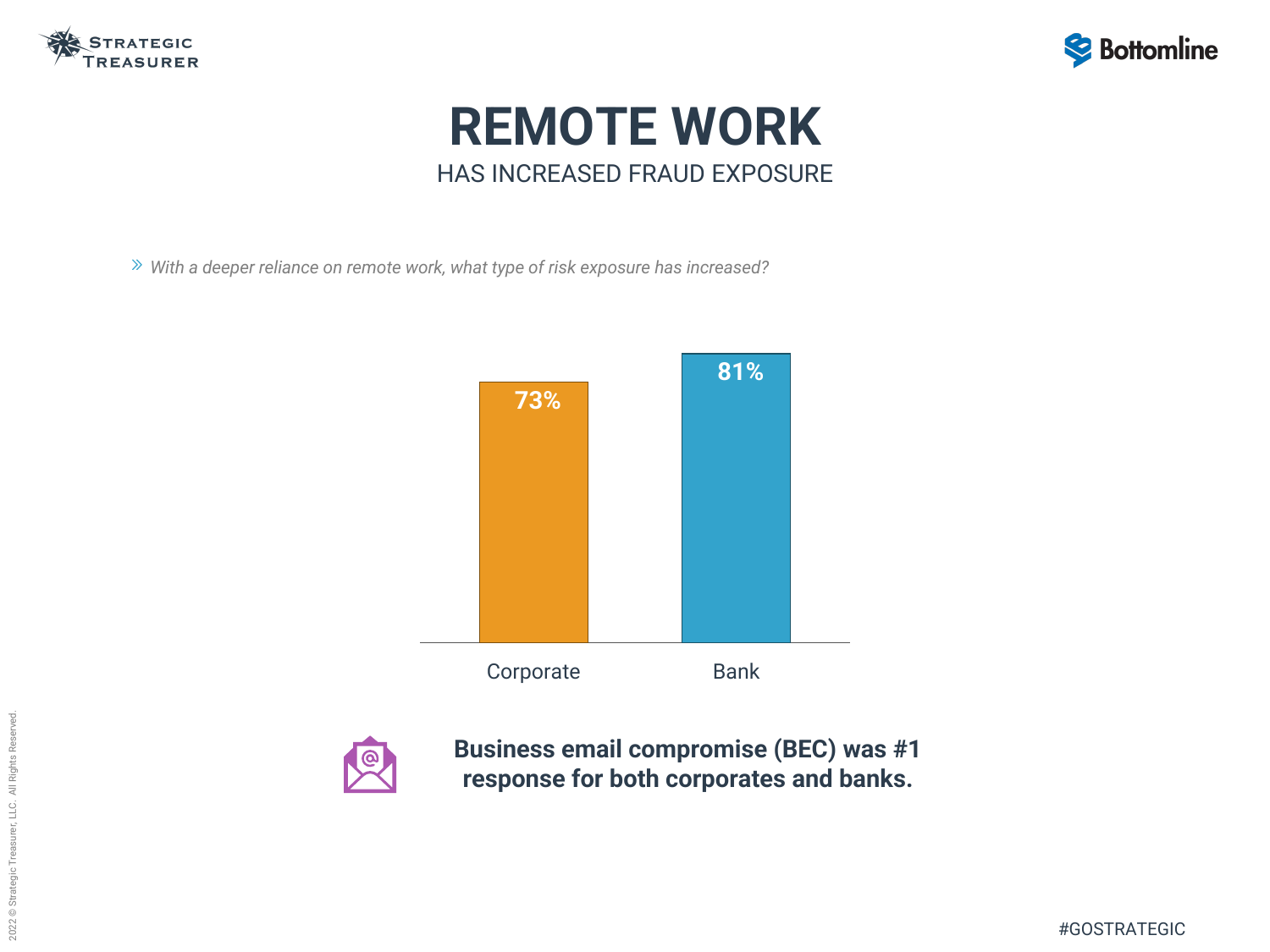



## **REAL-TIME PAYMENTS** MOST VIEW AS A RISK

Corporate: *Do you see the shift to faster / real time payments as a potential risk?*

Sub Question: *The potential risk is related to: (Select all that apply)*



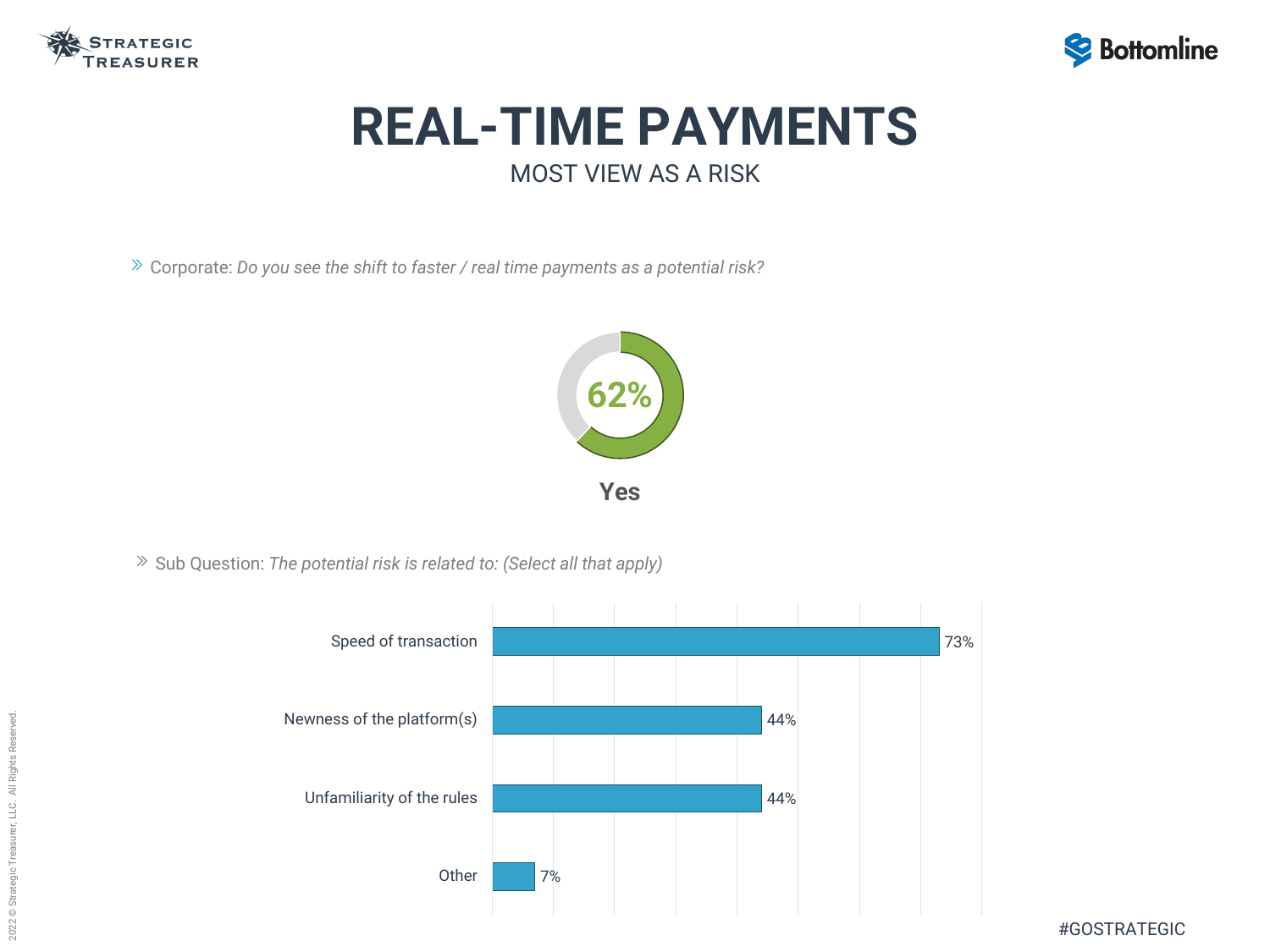



# **POLL QUESTION**



#### **What do you perceive as your greatest fraud risk over the coming 12 - 24 months?**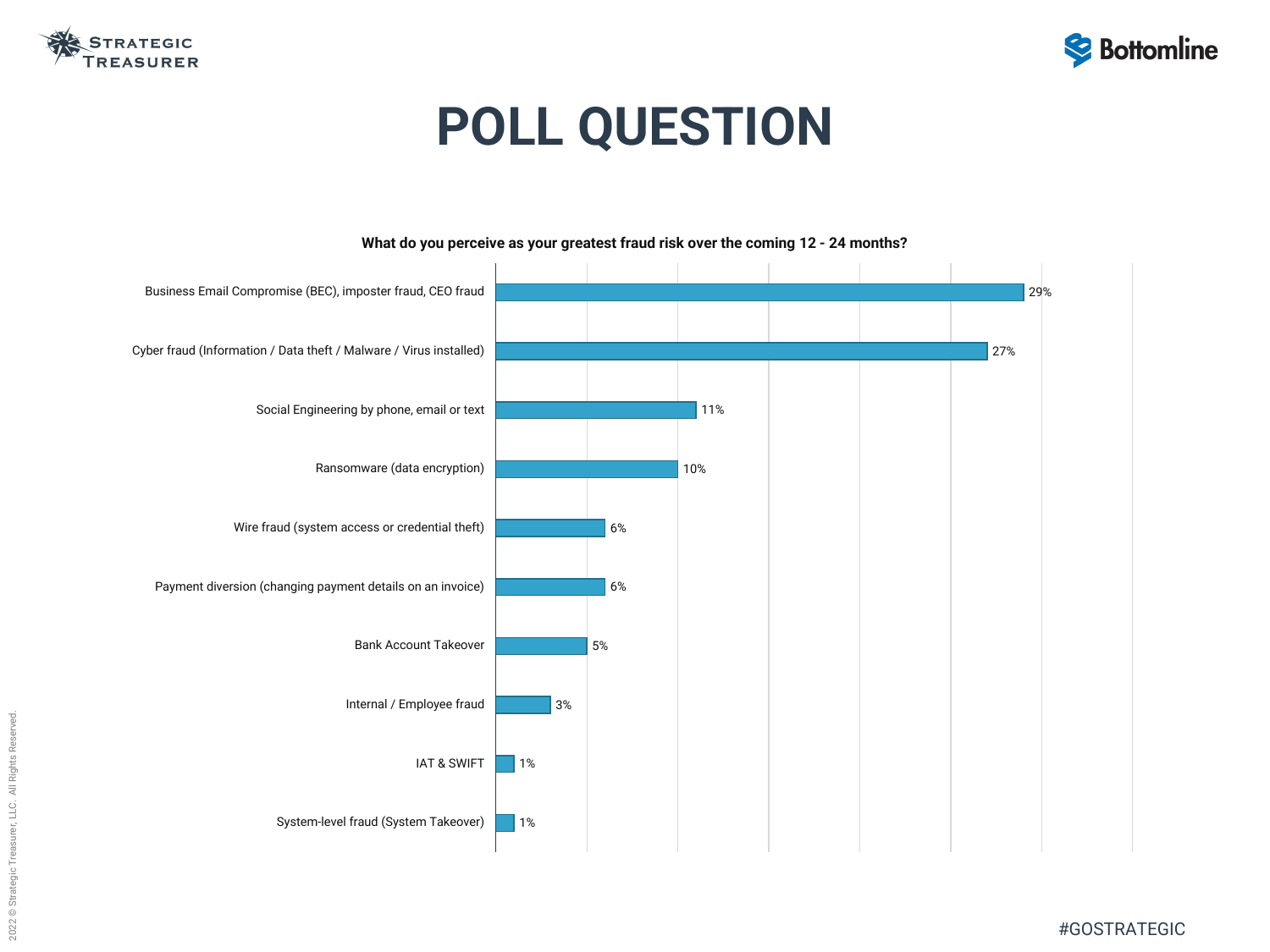2022 © Strategic Treasurer, LLC. All Rights Reserved. 2022 © Strategic Treasurer, LLC. All Rights Reserved.



#GOSTRATEGIC



### **EXPERIENCE WITH FRAUD** OVER PAST YEAR

Corporate: *In the past twelve months, we have experienced \_\_\_\_\_\_\_\_*



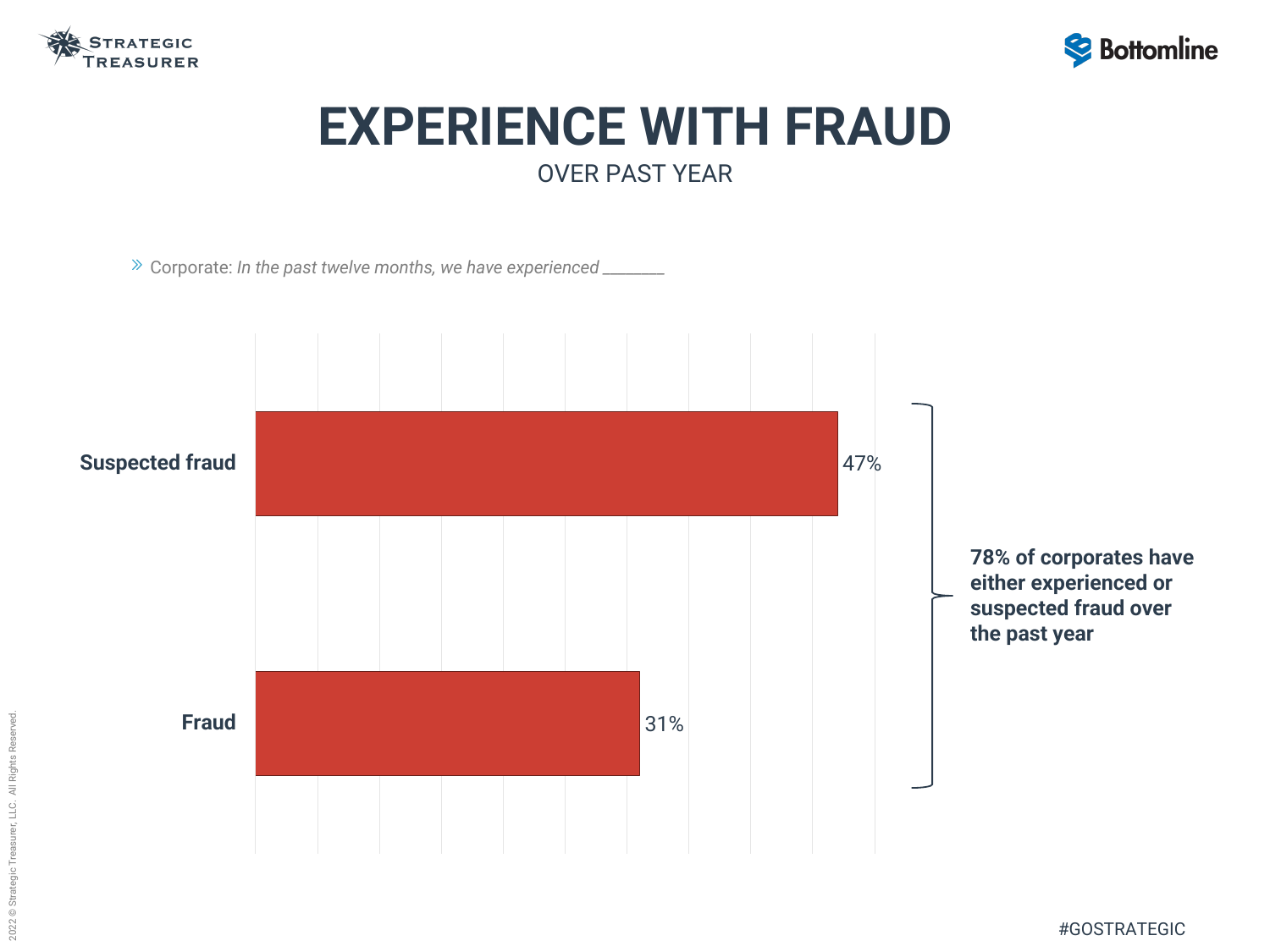

## **TYPES OF FRAUD** OVER PAST YEAR

Corporate: *Thinking of the last 12 months, please label your company's experience with each of the following:*



Social Engineering by **69%**

phone, email or text



Payment diversion (changing payment details on an invoice)



Business email compromise (BEC), imposter fraud, CEO fraud was #1 response





Cyber fraud (Information / Data theft / Malware / Virus installed) **41%**



Percentage of those who suffered some fraud attempt(s) with no success, suffered a loss, or suffered a loss and at least one person was terminated or let go.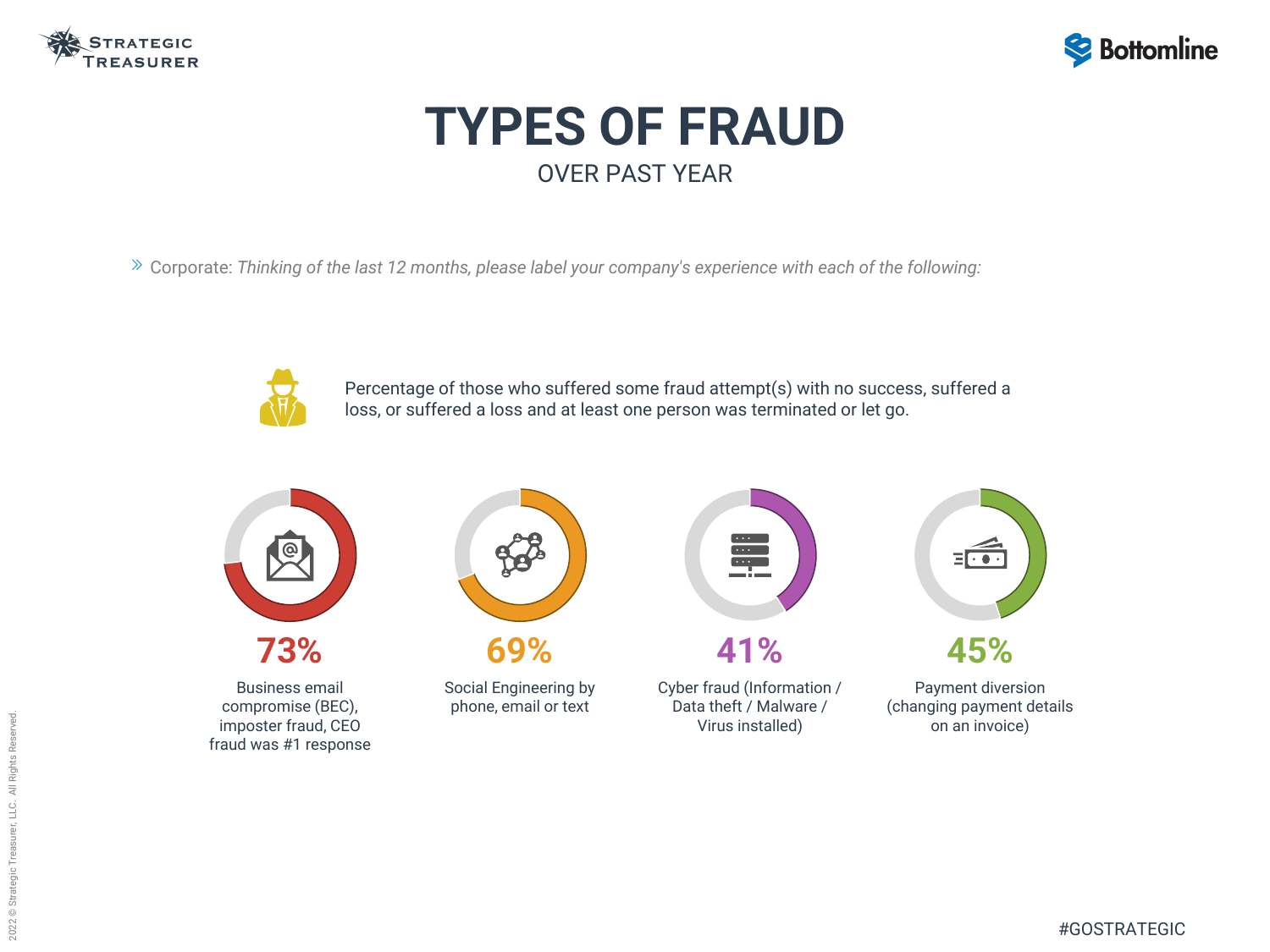



### **PAYMENT HAS LEFT THE BUILDING**  ACH OR WIRE

Corporate: *Do you utilize a payment monitoring solution that will detect potentially fraudulent payments BEFORE they leave the building?*

Corporate: *Have you had a prior ACH or Wire Fraud that left the building?*



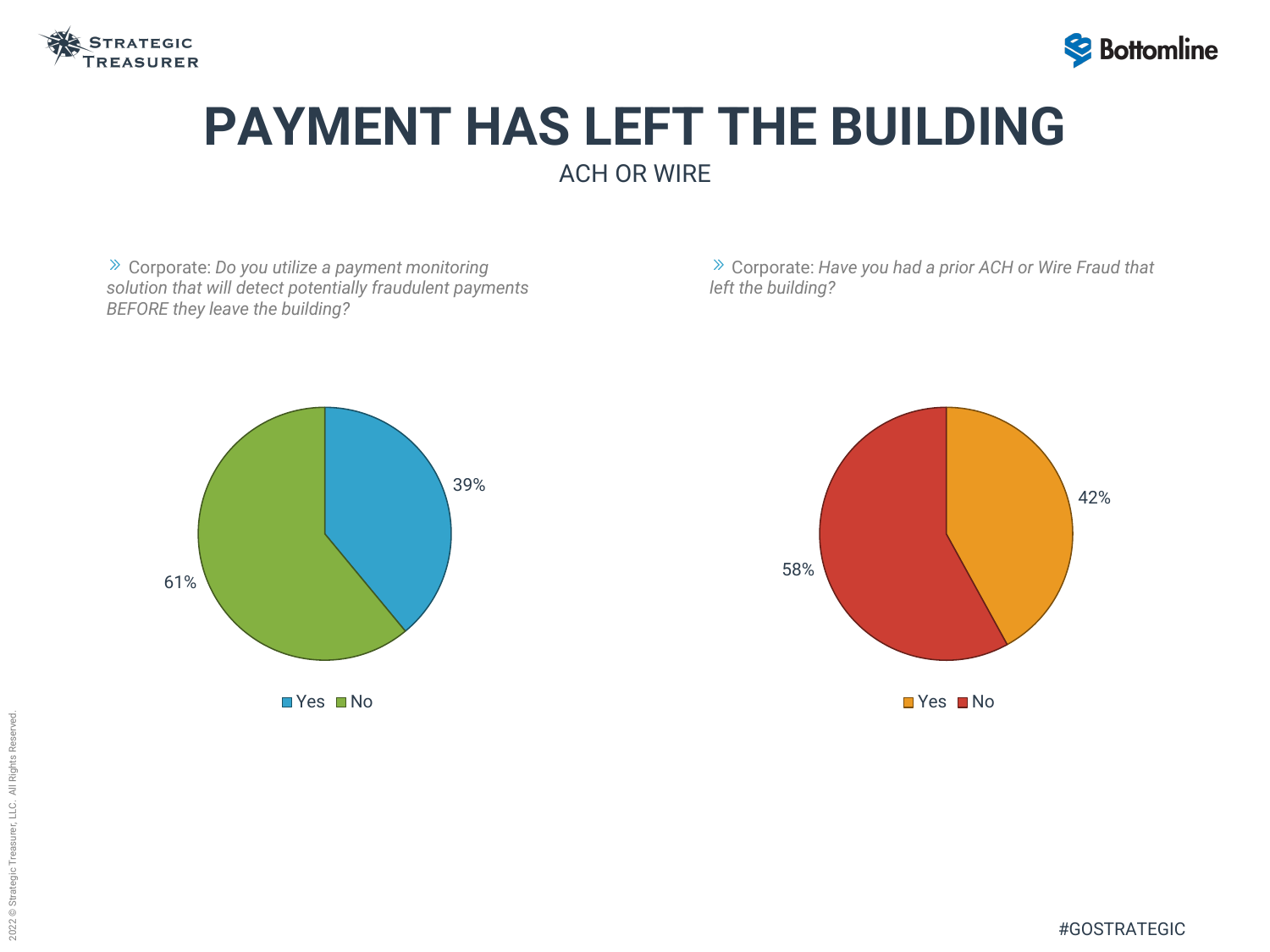



# **POLL QUESTION**



**We use the following controls to prevent fraud: (Select all that apply)**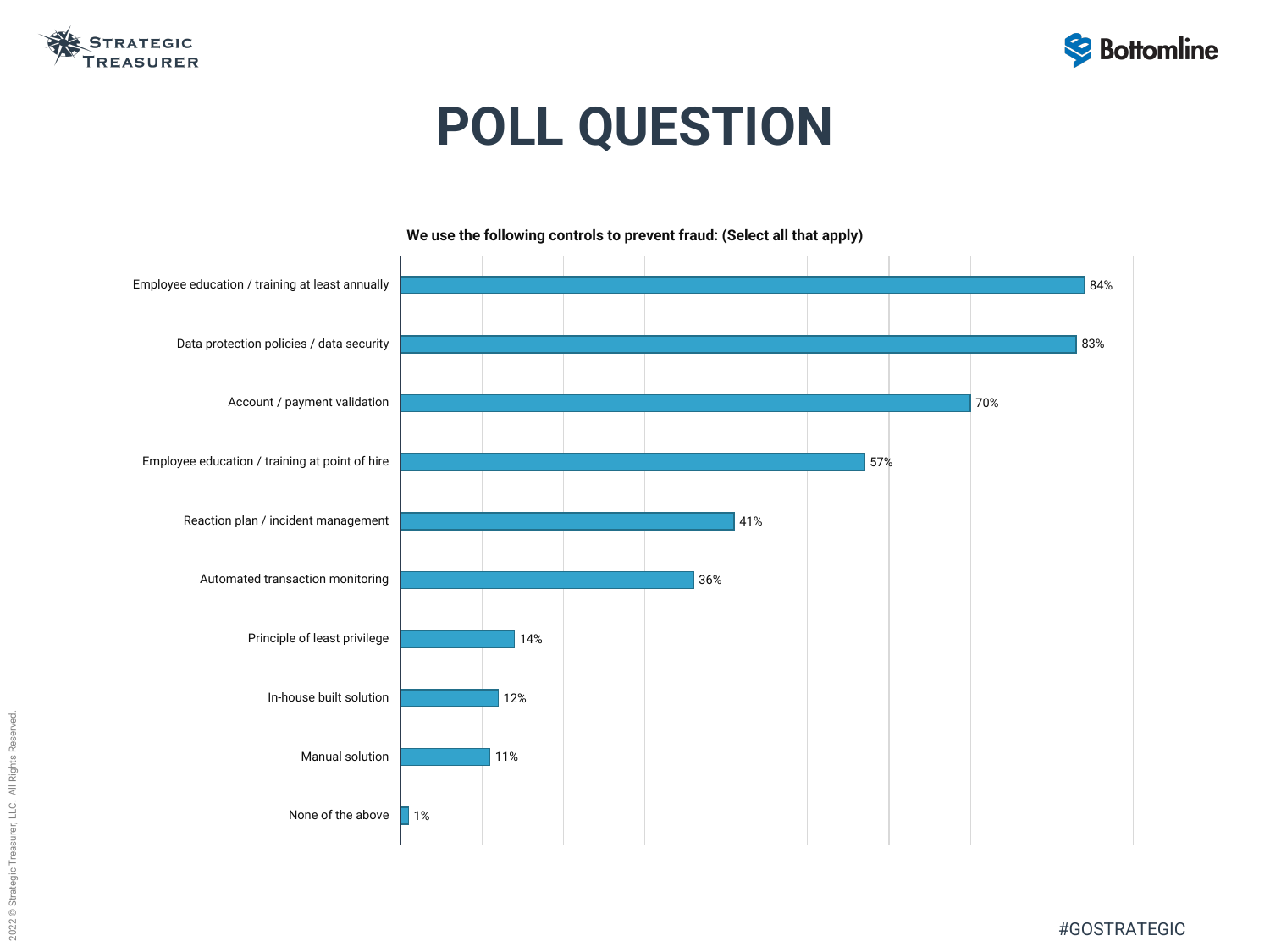

# **FRAUD PREVENTION CONTROLS**

#GOSTRATEGIC

Corporate: *What controls do you have in place to prevent fraud? (Select all that apply)*



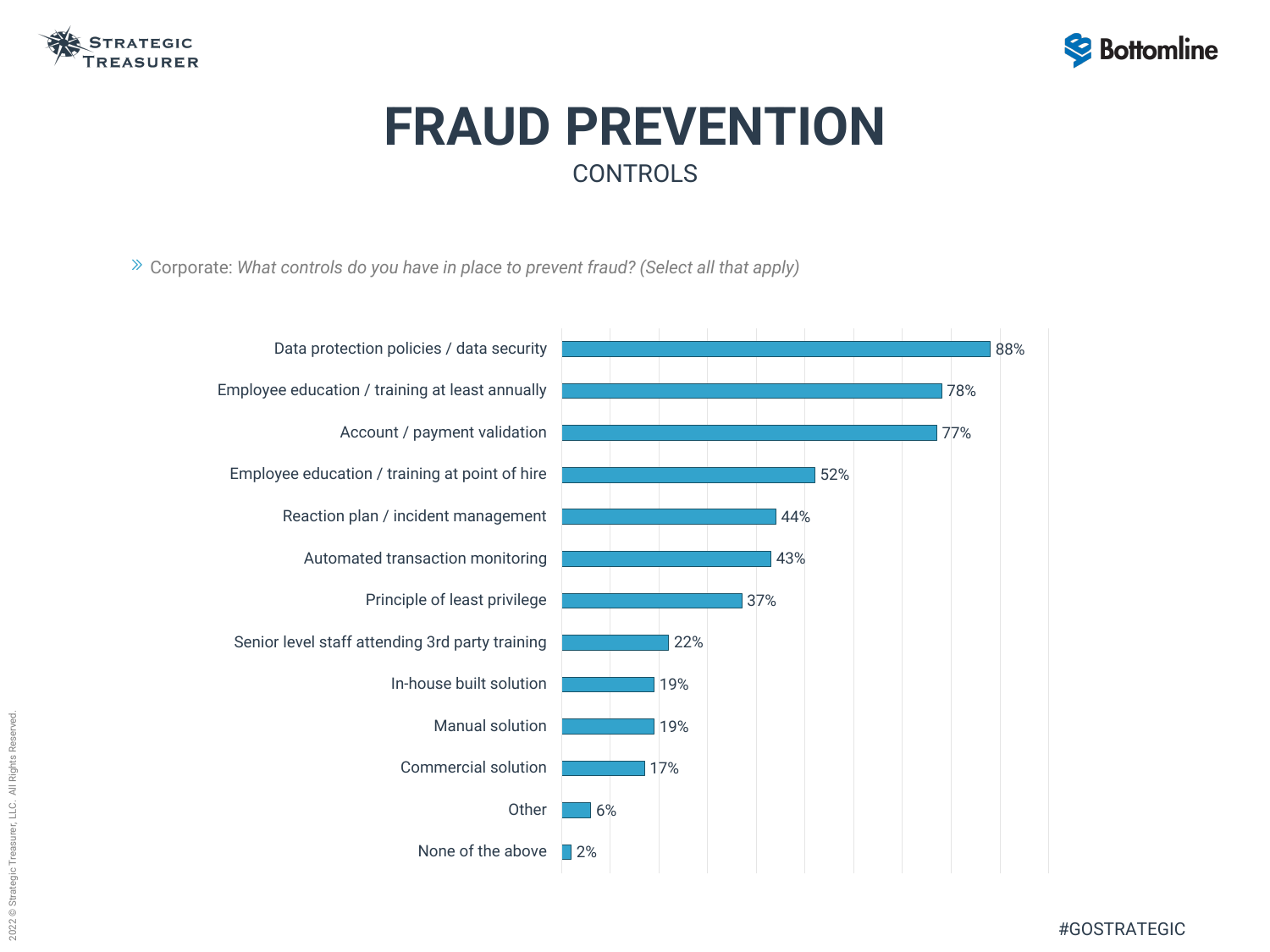

### **FRAUD PREVENTION TRAINING** INCLUDED FEATURES AND CONTENT

Corporate: *Sub Question: Our training includes: (Select all that apply)*





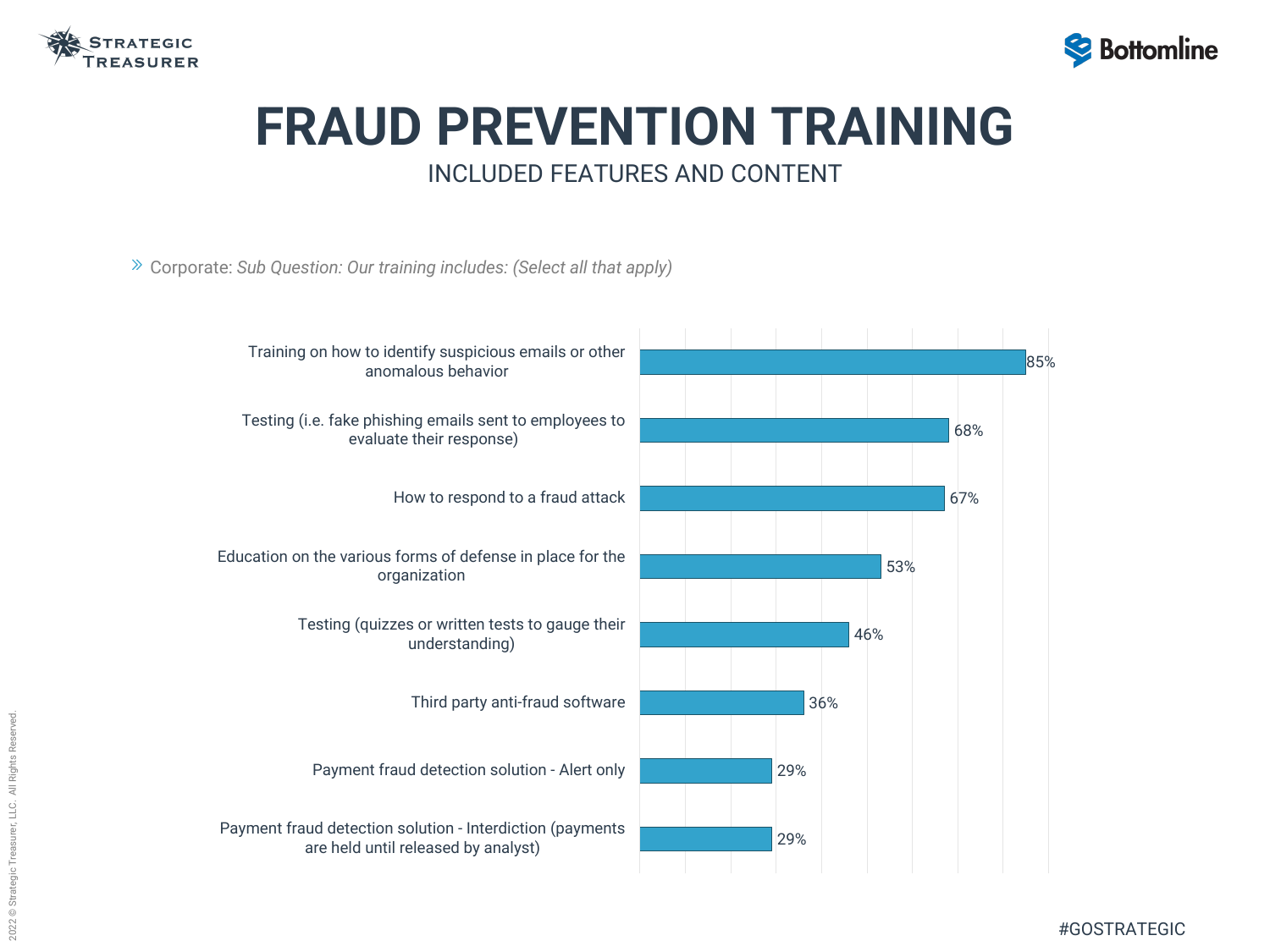



## **SUSPICIOUS BEHAVIOR** ABILITY TO MONITOR

Corporate: *Sub Question: We have these capabilities to monitor anomalous or suspicious behavior within our system(s): (Select all that apply)*

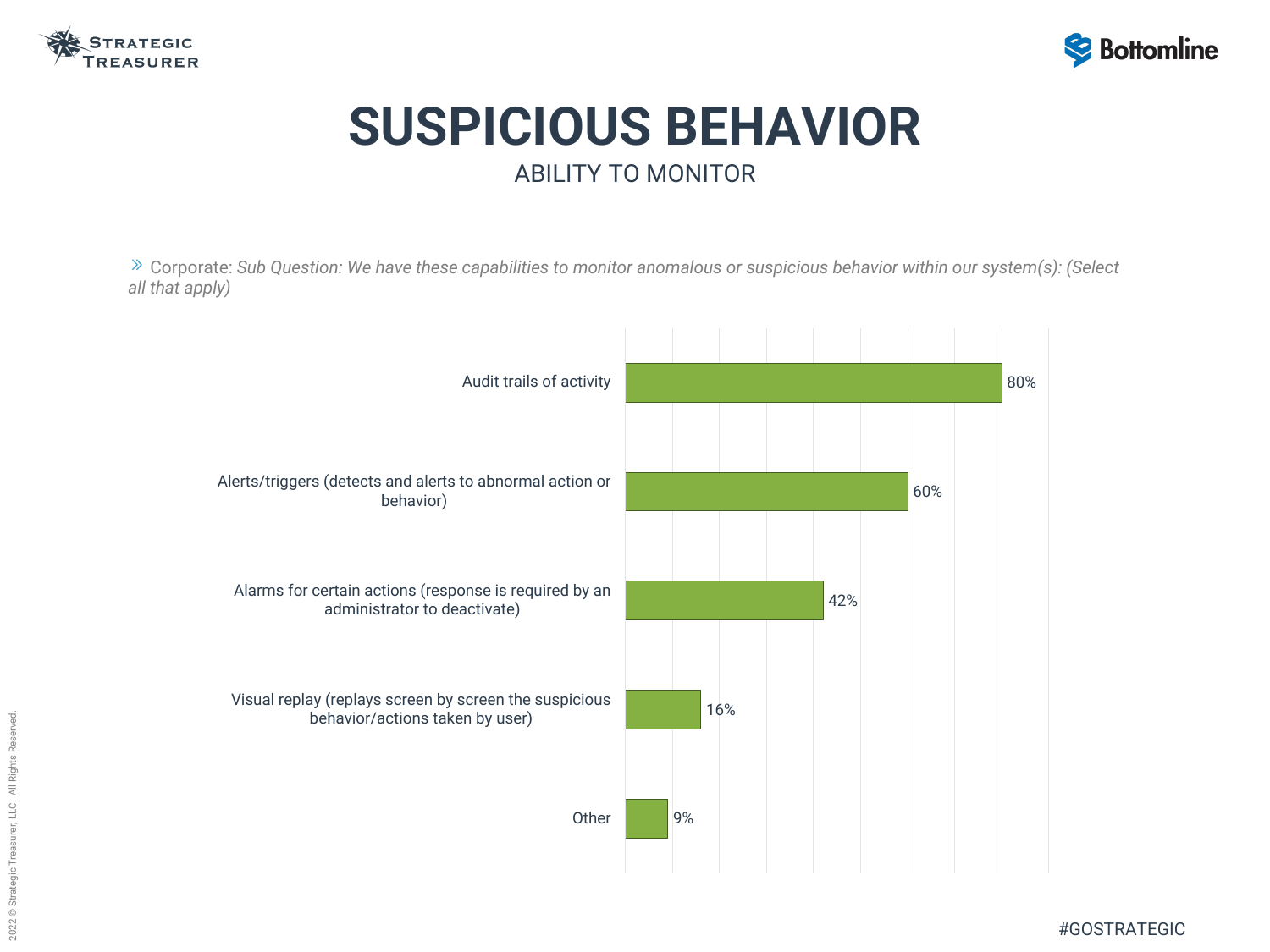





# **POLL QUESTION**

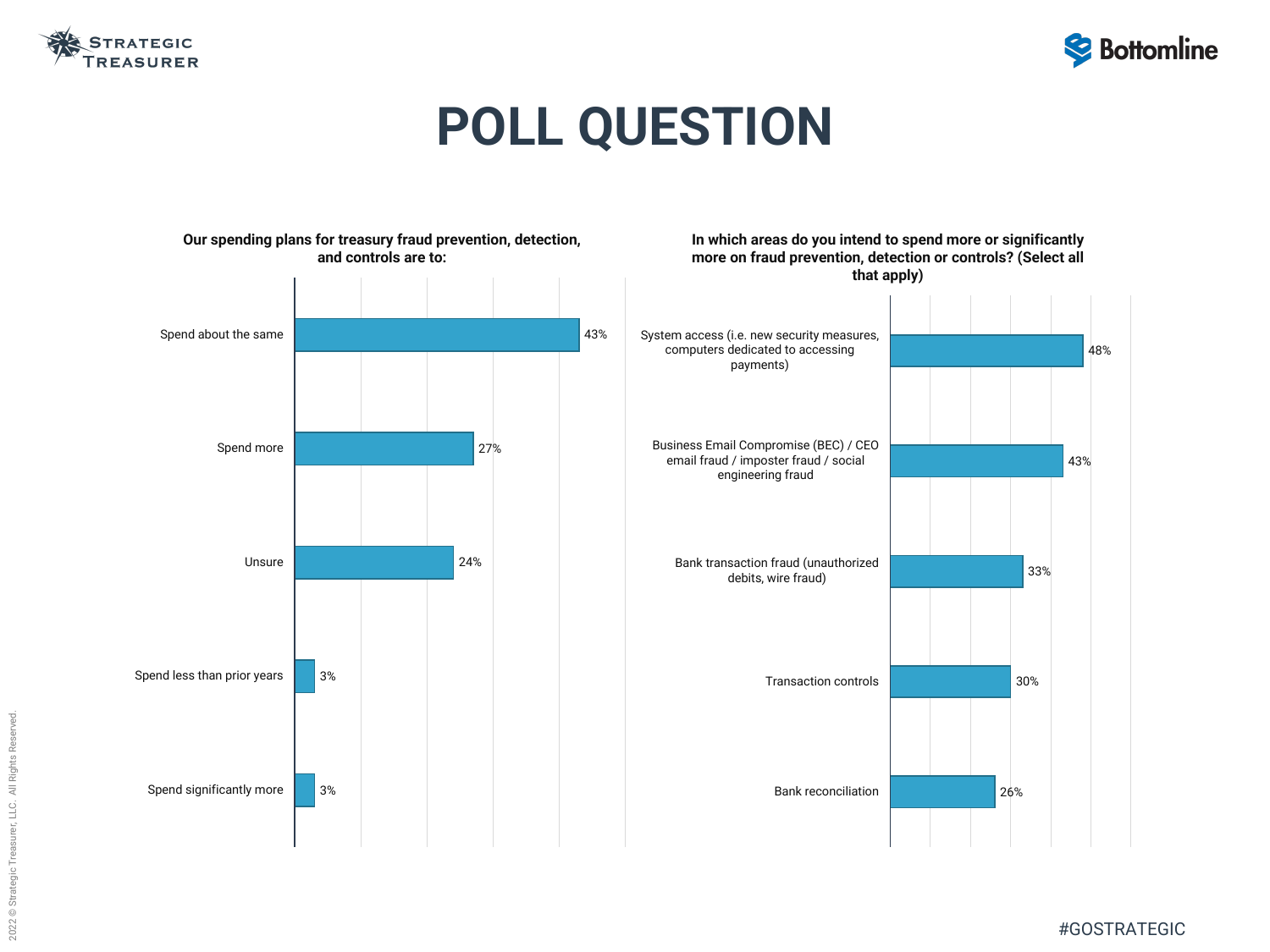





## **SPENDING PLANS** OF THOSE THAT KNOW

Corporate: *What are your spending plans for treasury fraud prevention, detection, and controls?*

### **Spend more or significantly more**

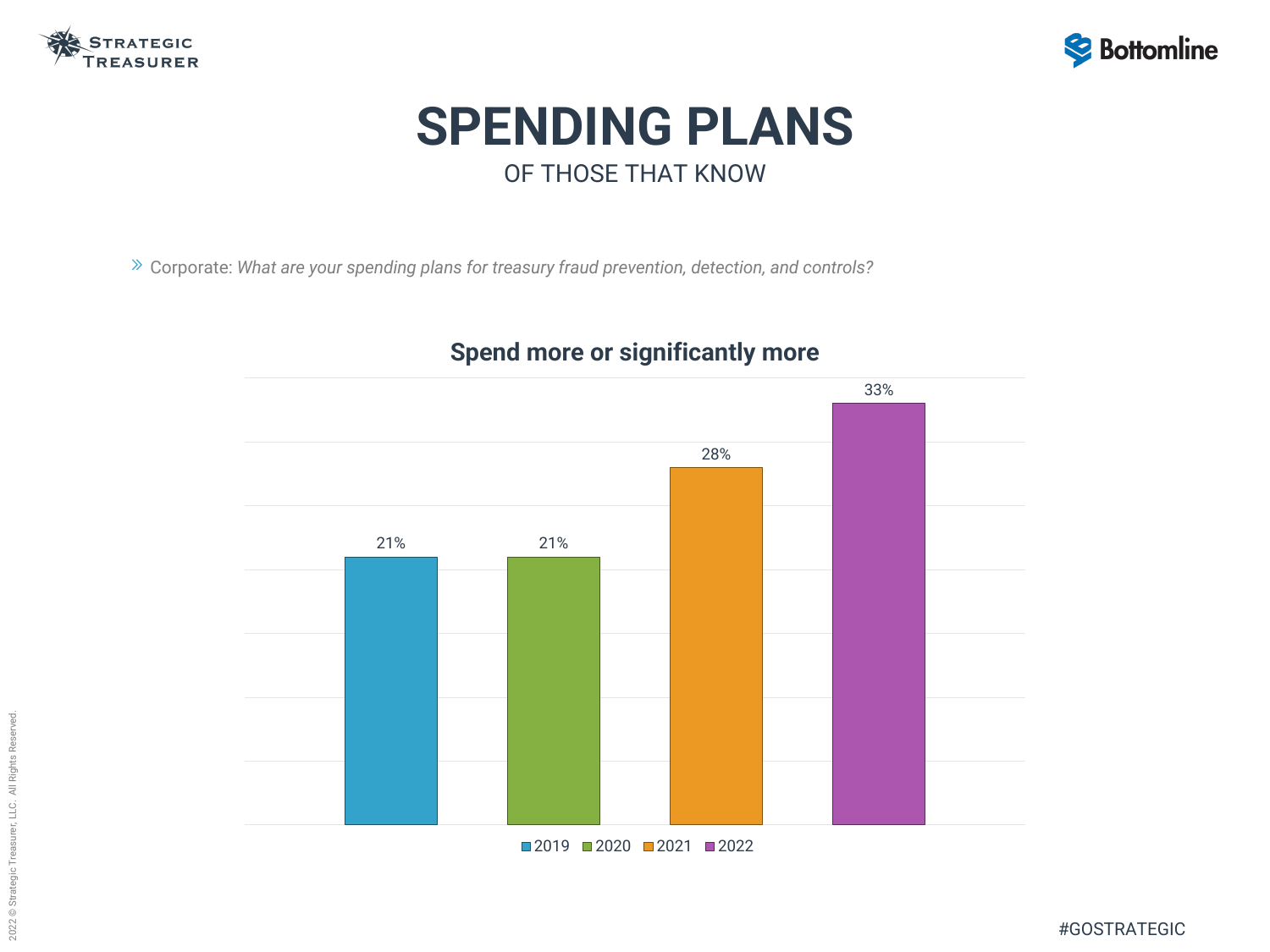

### **FRAUD PREVENTION SPENDING** PAYMENT TYPES & AREAS

Corporate: *Which payment types do you plan to spend more on fraud prevention, detection, and controls?*

Corporate: *In which areas do you intend to spend more or significantly more on fraud prevention, detection or controls?*



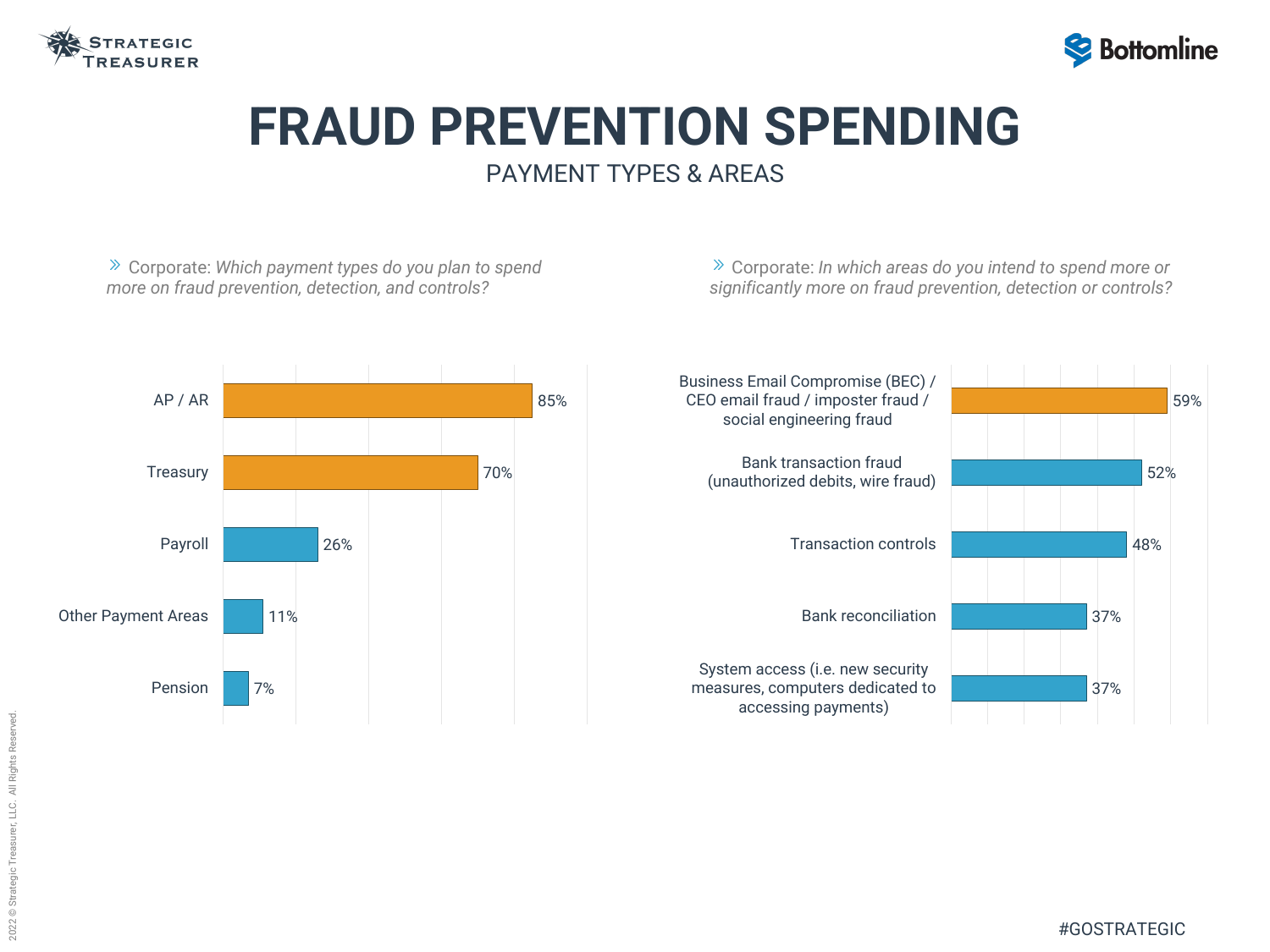

## **TAKEAWAYS** IDEAS AND POINTS TO BRING BACK TO THE OFFICE

#### **INVEST IN DEFENSE**







- Not only firewalls: ML; Visual Replay
- Human firewall: educate, train, test